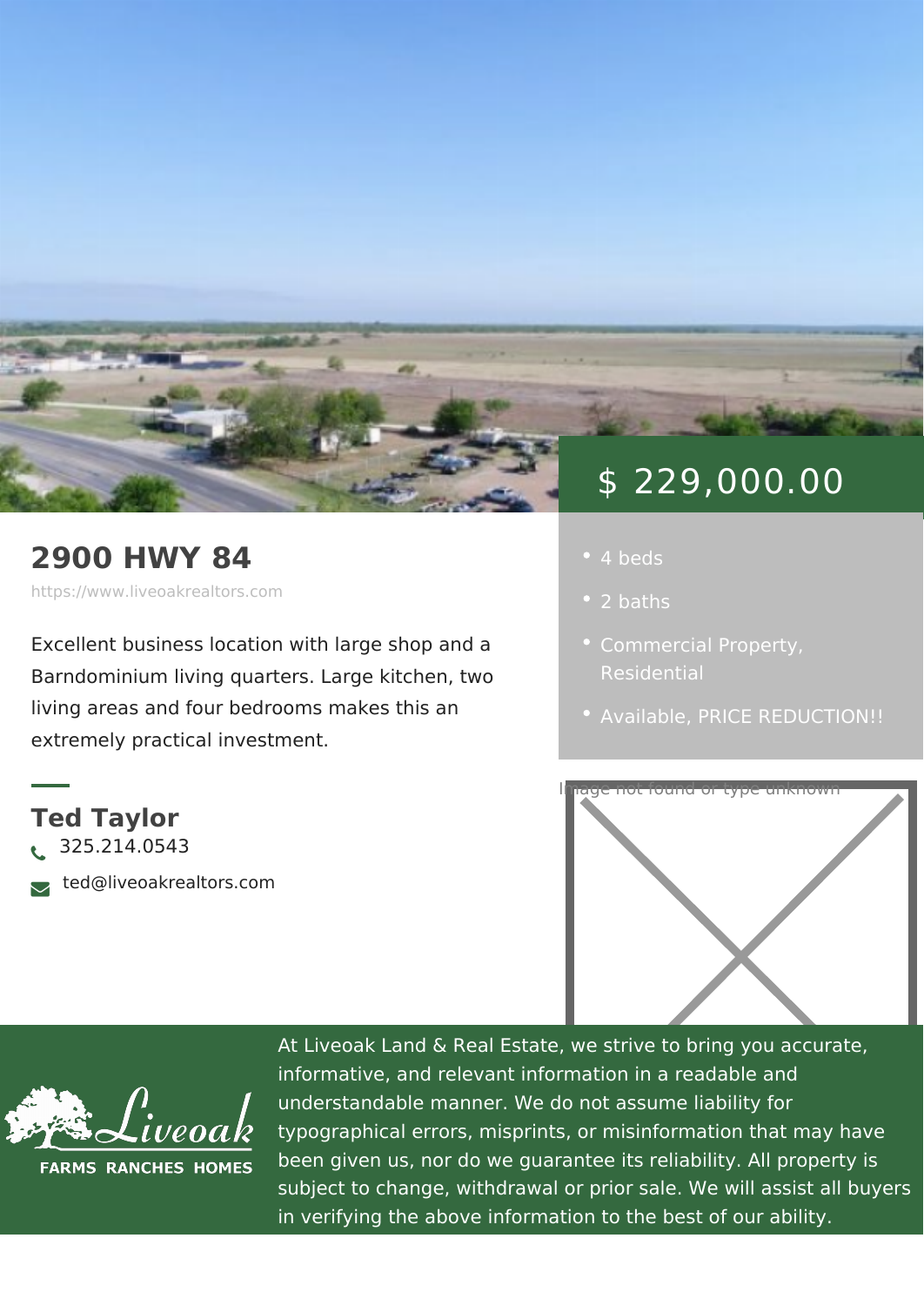## BASIC FACTS

Property ID: 9099 Post Update 022-06-15 14:29:59 Bedrooms4 Bathrooms2 StatusAvailabP&ICE REDUCTION! Address 2900 Hwy 84, Coleman, TX Construction TypMee: tal, Tin & Wood in Living Area Type of Foundati**8ha**b Type of RooMetal County: Coleman Well/Septic Or County Watertable<br>CultivationNA on Site PastureNA VegetationNA Tree CoveN:A Hunting NA Electricit Available on Site Acreage1.01 Parking Large Shop Square Footagle,:500 Lot Size4:3,996 Sq Ft

## ADDITIONAL INFO

| Soil TypeLnknown           | TerrainLevel                |
|----------------------------|-----------------------------|
| Minerals OwneMone          | Minerals Convey Nothe       |
| School Districtaleman ISD  | Type of PorcChovered Entry  |
| Fence Chain Link           | Type of HeatinQuentral Heat |
| Type of CoolinCgentral Air | Taxes\$2,971.80 Estimated   |

Recent/Current / Business At Liveoak Land & Real Estate, we strive to bring you accurate of  $\overline{\mathcal{R}}$ informative, and relevant information in a readal  $\overline{\phantom{a}}$ understandable manner. We do not assume liabil typographical errors, misprints, or misinformatic been given us, nor do we guarantee its reliabilit subject to change, withdrawal or prior sale. We in verifying the above information to the best of